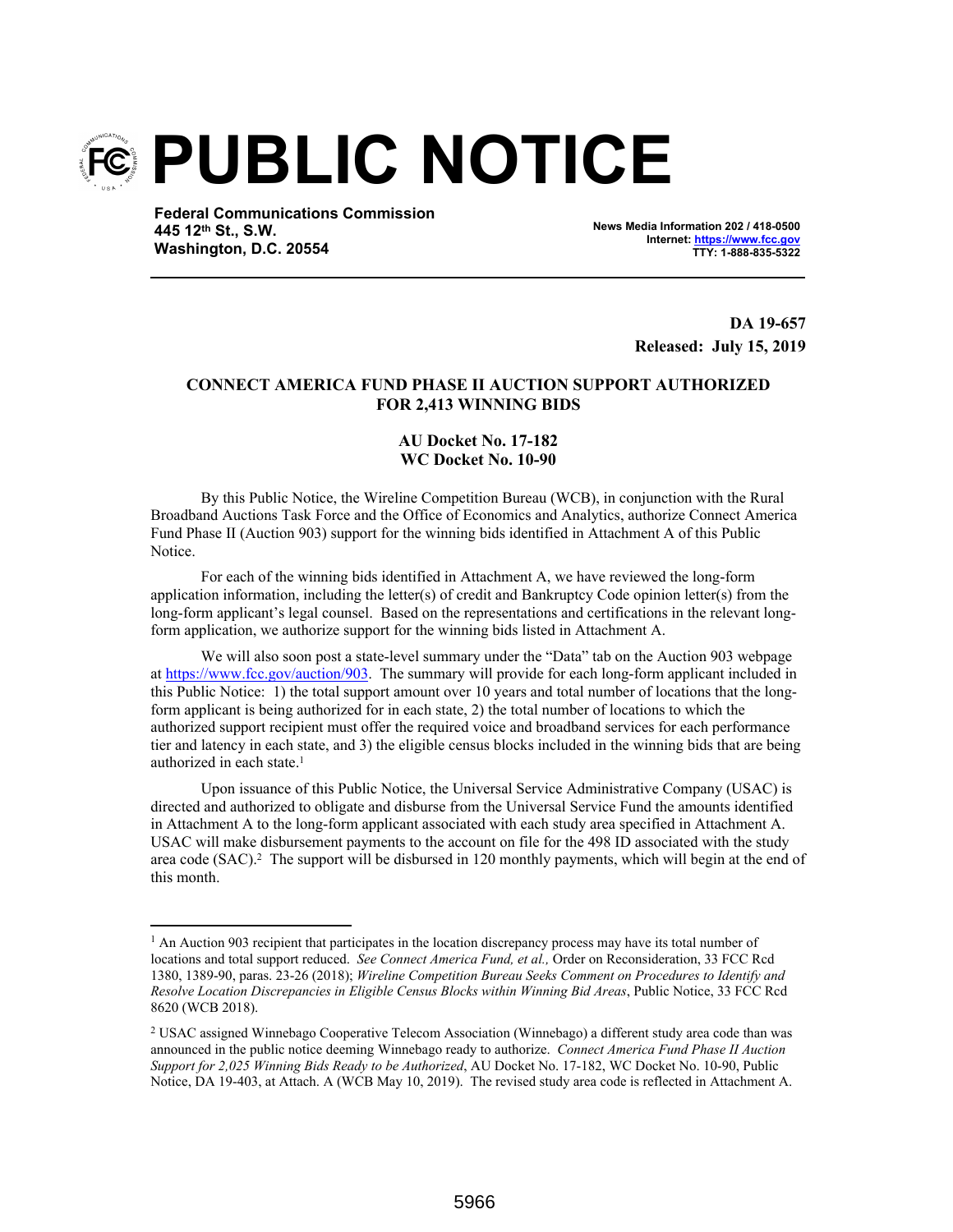Below, we provide a summary of the various obligations of authorized Auction 903 support recipients. This summary is not comprehensive. Each support recipient is responsible for conducting the due diligence required to comply with universal service fund requirements and the Commission's rules.

*Summary of Obligations and Relevant Dates.* The following dates are applicable to the long-form applicants that are being authorized for support by this Public Notice.

 **Annual reporting of location information**. Auction 903 support recipients are required to file location information with USAC through the High-Cost Universal Broadband (HUBB) portal.<sup>3</sup> This information includes geolocation data for each qualifying location to which they are offering the requisite service and the technology the Auction 903 support recipient is using to offer the requisite service to the qualifying locations. The requisite service is: at least one standalone voice plan and one service plan that provides broadband at the relevant performance tier and latency requirements at rates that are reasonably comparable to rates offered in urban areas.<sup>4</sup> The locations must be in the eligible census blocks covered by the long-form applicant's winning bids.<sup>5</sup>

The Commission has consistently encouraged carriers subject to defined deployment obligations and HUBB reporting obligations to report location data on a rolling basis and has adopted a best practice of filing this information within 30 days after the initial offering of service.<sup>6</sup> While reporting on a rolling basis is encouraged, the first deadline for the long-form applicants being authorized in this Public Notice to submit their location data is **September 30, 2020**. 7 Support recipients must continue to report this information on or before the last business day of each September in each subsequent year until all build-out requirements are satisfied. For more information about the HUBB portal and reporting location data, visit https://www.usac.org/hc/annual-requirements/hubb.aspx.

 **Service milestones**. An Auction 903 support recipient is required to complete construction and begin commercially offering service to 40 percent of the requisite number of the locations in a state by the end of the third year of funding and to an additional 20 percent in each subsequent year, with 100 percent by the end of the sixth year.<sup>8</sup> The service milestones for the long-form applicants authorized by this Public Notice are as follows:

<sup>3</sup> 47 CFR § 54.316(a)(4); *Connect America Fund et al.*, Report and Order and Further Notice of Proposed Rulemaking, 31 FCC Rcd 5949, 6010-11, paras. 172-73 (2016) (*Phase II Auction Order*).

<sup>4</sup> 47 CFR § 54.316(a)(4); *Phase II Auction Order*, 31 FCC Rcd at 6010-11, paras. 172-73. *See also Wireline Competition Bureau Announces Results of 2019 Urban Rate Survey for Fixed Voice and Broadband Services, Posting of Survey Data and Explanatory Notes, and Required Minimum Usage Allowance for Eligible Telecommunications Carriers*, Public Notice, 33 FCC Rcd 12316 (WCB 2018).

<sup>5</sup> *See also Wireline Competition Bureau Provides Guidance to Carriers Receiving Connect America Fund Support Regarding their Broadband Location Reporting Obligations*, Public Notice, 31 FCC Rcd 12900 (WCB 2016) (*Location Guidance Public Notice*).

<sup>6</sup> *Phase II Auction Order*, 31 FCC Rcd at 6011, para. 173.

 $7$  Location data are due by the last business day of the second calendar month following the relevant support year. 47 CFR § 54.316(c)(2); *Phase II Auction Order*, 31 FCC Rcd at 6010-11, para. 173.

<sup>8</sup> 47 CFR § 54.310(c); *Phase II Auction Order*, 31 FCC Rcd at 5964, para. 40.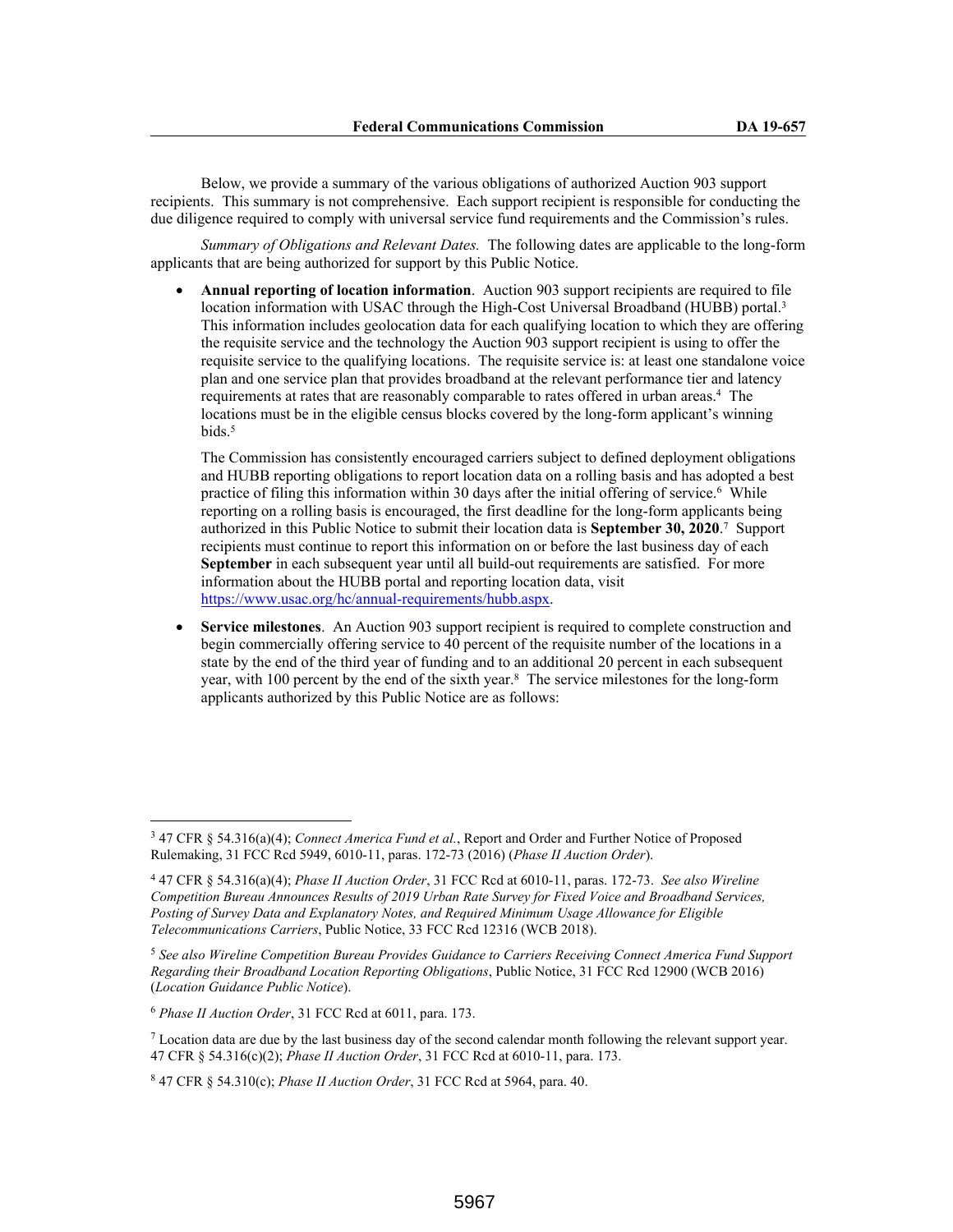| Percentage of Locations in a<br><b>State</b> | <b>Service Milestone Deadline</b> |
|----------------------------------------------|-----------------------------------|
| 40                                           | July 14, 2022                     |
| 60                                           | July 14, 2023                     |
| 80                                           | July 14, 2024                     |
| 100                                          | July 14, 2025                     |

By the last business day of the second calendar month following each relevant service milestone, an Auction 903 support recipient must file a certification in the HUBB portal that it has met its service milestone and is meeting the requisite public interest obligations.<sup>9</sup> Support recipients that are being authorized by this Public Notice must file their certifications in the HUBB portal by the last business day of each **September** following each service milestone.

If an ETC is unable to meet a service milestone, it must notify the Commission, USAC, and the relevant state, U.S. Territory, or Tribal government as appropriate, no later than ten business days after the applicable deadline.<sup>10</sup> If the ETC is unable to meet the required deployment obligations due to circumstances beyond its control, it may also seek waiver of the service milestones.<sup>11</sup> The Commission has repeatedly warned Phase II support recipients, however, that it does not expect to routinely grant such waiver requests, emphasizing the difficulty of demonstrating good cause under circumstances where carriers fail to plan for contingencies that would prevent compliance with defined deployment obligations.<sup>12</sup>

• **Annual section 54.313 report.** The long-form applicants that are being authorized by this Public Notice will be required to file their first annual section 54.313 report by **July 1, 2020** and each subsequent year until the year after their support terms have ended.<sup>13</sup> Annual reports are filed with USAC.<sup>14</sup> Support recipients must complete the FCC Form 481 on USAC's website.<sup>15</sup> They must also test and certify compliance with relevant performance requirements in section 54.309 of the Commission's rules.<sup>16</sup> WCB, the Wireless Telecommunications Bureau, and the Office of

<sup>13</sup> 47 CFR § 54.313; *Phase II Auction Order*, 31 FCC Rcd at 6011-13, paras. 176-79.

<sup>14</sup> *Connect America Fund; ETC Annual Reports and Certifications*, Report and Order, 32 FCC Rcd 5944, 5948, para. 15 (2017) (determining that the Commission "will no longer require ETCs to file duplicate copies of Form 481 with the FCC and with states, U.S. Territories, and/or Tribal governments beginning in 2018"); 47 CFR § 54.313.

<sup>16</sup> 47 CFR § 54.309.

<sup>9</sup> 47 CFR § 54.316(b)(4); *Phase II Auction Order*, 31 FCC Rcd at 6011, para. 174.

<sup>10</sup> 47 CFR § 54.320(d).

<sup>11</sup> *Connect America Fund et al.,* Report and Order, 29 FCC Rcd 15644, 15700, para. 154 (2014) (*December 2014 Connect America Order*).

<sup>12</sup> *See Connect America Fund et al.*, Order on Reconsideration, 33 FCC Rcd 1380, 1394, para. 35 (2018) (explaining that "it would be difficult for a recipient to meet its burden of demonstrating good cause to grant a waiver of the deployment obligations if it did not plan to build to 100 percent of funded locations at the outset of its support term"); *id*. at 1394, para. 33 & n.88 (explaining that "the Commission has cautioned that it does not expect such waiver requests will be granted routinely, and a failure to plan for some contingencies would make it difficult to establish that there is good cause to warrant waiver") (citing *December 2014 Connect America Order*, 29 FCC Rcd at 15660, para. 40 & n.93).

<sup>15</sup> *See* Universal Service Administrative Company High Cost Forms, FCC Form 481, http://www.usac.org/hc/tools/forms.aspx.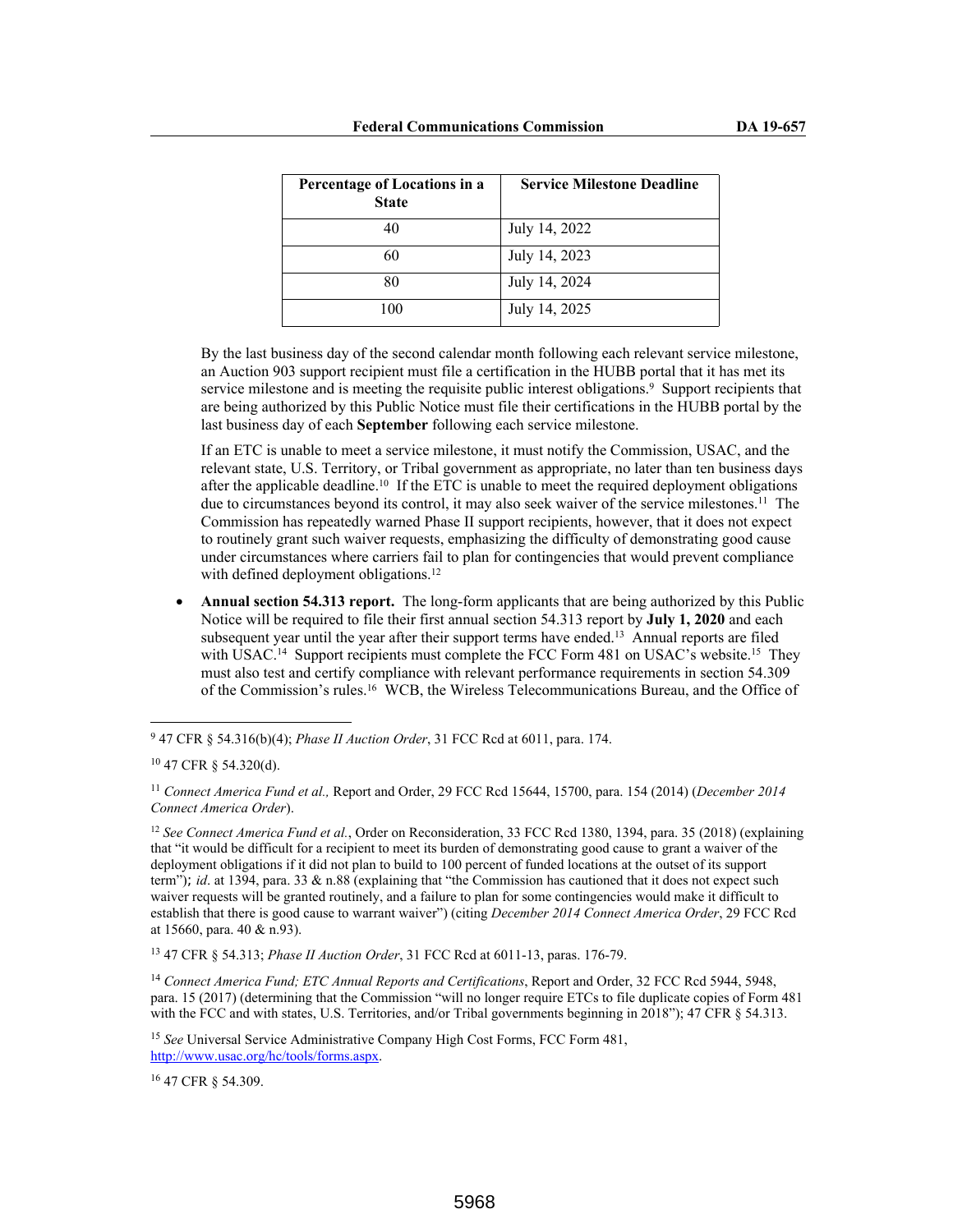Engineering and Technology have adopted a uniform framework to measure and report on the performance of ETCs' service.<sup>17</sup>

 **Annual section 54.314 certification.** The first annual section 54.314 certification is due for the long-form applicants that are being authorized by this Public Notice by **October 1, 2020**. <sup>18</sup> We previously concluded that there was good cause to waive on our own motion the October 1, 2019 section 54.314 filing deadline with respect to the use of Auction 903 support.<sup>19</sup>

Pursuant to section 54.314 of the Commission's rules, if a support recipient was designated by a state, that state must certify on the support recipient's behalf "that all federal high-cost support provided . . . within that State was used in the preceding calendar year and will be used in the coming calendar year only for the provision, maintenance, and upgrading of facilities and services for which the support is intended."20

If a support recipient was designated an ETC by the Federal Communications Commission, it must self-certify by filing a sworn affidavit executed by a corporate officer attesting to the relevant facts.<sup>21</sup> Certifications must be filed with both the Commission and USAC. ETCs may submit their certifications to USAC via its online filing system or by sending the appropriate certification sample letter (provided on USAC's website) via email or U.S. mail.<sup>22</sup> Certifications must also be submitted to the Commission's Office of the Secretary on or before **October 1st** . The submission should clearly reference WC Docket No. 14–58, ETC Annual Reports and Certifications.

All post-designation ETC-related filings must be submitted in good faith and include a certification that, to the best of the ETC's knowledge and belief, the information is complete and accurate.<sup>23</sup> In addition, ETCs have an on-going duty to correct or amend information if they have reason to believe, either through their own investigation or upon notice from USAC, that the data are inaccurate, incomplete, or contain errors or anomalies.<sup>24</sup> The failure to timely file information may result in penalties in the form of a reduction in support.<sup>25</sup>

*Document Retention and Compliance Audits.* Under section 54.320 of the Commission's rules, recipients of high-cost support must retain, for at least ten years, all records necessary to demonstrate to

<sup>20</sup> 47 CFR § 54.314(a).

<sup>21</sup> 47 CFR § 54.314(b).

<sup>22</sup> *See* Universal Service Administrative Company Certify: 54.314 Certification, https://www.usac.org/hc/annualrequirements/certification/54314-certification.aspx (last visited March 12, 2019).

<sup>23</sup> See, e.g., FCC Form 481 Officer Certification (requiring an officer of a petitioning entity to certify that he/she is "an officer of the reporting carrier; my responsibilities include ensuring the accuracy of the annual reporting requirements for universal service support recipients; and, to the best of my knowledge, the information reported on this form and in any attachments is accurate"); *see also* 47 CFR § 1.17(a)(2) (stating that no person may provide, in any written statement of fact "material factual information that is incorrect or omit material information that is necessary to prevent any material factual statement that is made from being incorrect or misleading without a reasonable basis for believing that any such material factual statement is correct and not misleading").

<sup>24</sup> *See Location Guidance Public Notice*, 31 FCC Rcd at 12910.

<sup>25</sup> 47 CFR §§ 54.313(j), 54.314(d), 54.316(c), 54.320.

<sup>17</sup> *Performance Measures for Connect America High-Cost Universal Service Support Recipients*, Order, 33 FCC Rcd 6509 (WCB/WTB/OET 2018) (*CAF Performance Measures Order*); 47 CFR § 54.313(a)(6).

<sup>18</sup> 47 CFR § 54.314.

<sup>19</sup> *Connect America Fund Phase II Auction Support Authorized for 459 Winning Bids*, AU Docket No. 17-182, WC Docket No. 10-90, Public Notice, DA 19-414, at 4-5 (WCB May 14, 2019).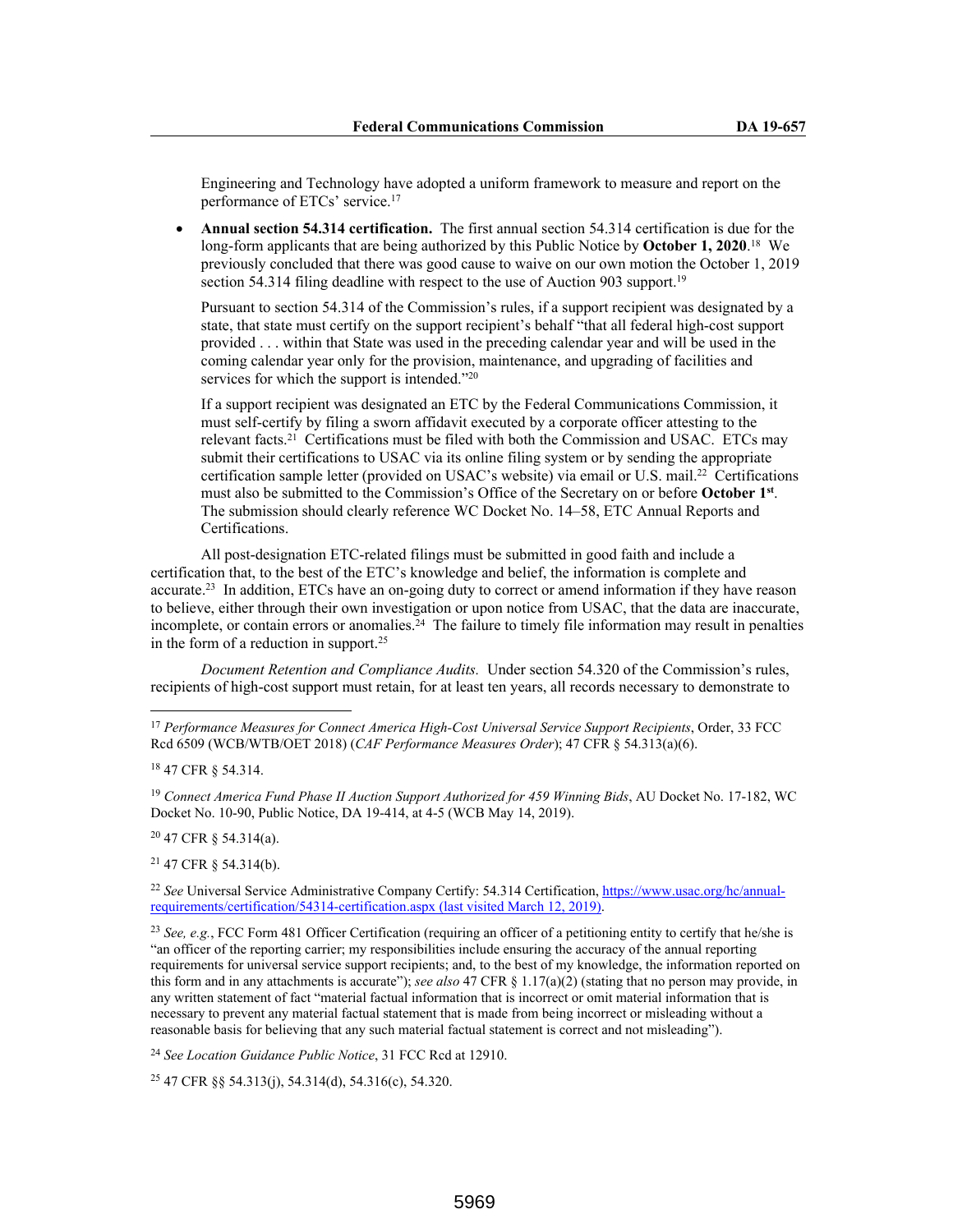auditors that the support received was consistent with universal service high-cost program rules and to make these documents available upon request to the Commission (and any of its Bureaus or Offices) and to USAC, and to their respective auditors.<sup>26</sup> In addition, all ETCs that receive high-cost support are subject to random compliance audits and other investigations to ensure compliance with program rules and orders, including verification of actual deployment to reported locations.<sup>27</sup>

*Consequences for Non-Compliance*. A support recipient is subject to non-compliance measures once it becomes a support recipient if it fails or is unable to meet its minimum coverage requirement or other service requirements, or fails to fulfill any other term or condition of Phase II support.<sup>28</sup> These measures scale with the extent of non-compliance and include additional reporting, withholding of support, and support recovery.<sup>29</sup> A defaulting support recipient may also be subject to sanctions, including, but not limited to, potential revocation of ETC designations and suspension or debarment.<sup>30</sup>

*ETC Obligations.* All Auction 903 support recipients were required to obtain a high-cost ETC designation prior to being authorized for Auction 903 support, and thus should be familiar with ETC requirements. For example, all high-cost ETCs commit to serving the entire area covered by an ETC designation and must offer Lifeline voice and broadband service throughout such area to qualifying lowincome consumers pursuant to the Lifeline program rules.<sup>31</sup> While an Auction 903 support recipient was not required to obtain an ETC designation that was limited only to the eligible census blocks covered by its winning bids, it may only use its Auction 903 support to offer the required voice and broadband services to locations in eligible census blocks. If an Auction 903 support recipient has obtained an ETC designation that covers more area than the eligible census blocks in its winning bids, that support recipient has the obligation to provide Lifeline services throughout its designated service area, including in areas where it cannot use its Auction 903 support.<sup>32</sup> A high-cost ETC may also be subject to statespecific requirements imposed by the state that designated it as an ETC.

*Discontinuance of Service and/or Relinquishment of Support.* It is a violation of Commission rules to receive universal service support if that support is not used to provide, maintain, and upgrade voice and/or broadband facilities and services in eligible areas or if the recipient is no longer offering supported services. A carrier that cannot appropriately use universal service support must relinquish its ETC designation pursuant to section  $214(a)$  of the Act and section 54.205 of the Commission's rules.<sup>33</sup> The ETC must file a notice of relinquishment in WC Docket No. 09-197, Telecommunications Carriers Eligible for Universal Service Support, using the Commission's Electronic Comment Filing System (ECFS). WCB will release an order approving the relinquishment if the relinquishing ETC demonstrates

<sup>29</sup> 47 CFR §§ 54.315(c)(4), 54.320; *Phase II Auction Order*, 31 FCC Rcd at 6016-18, paras. 189-94; *December 2014 Connect America Order*, 29 FCC Rcd at 15694-701, paras. 142-57; *CAF Performance Measures Order*, 33 FCC Rcd at 6531-33, paras. 60-67.

<sup>30</sup> 47 CFR § 54.320; *Phase II Auction Order*, 31 FCC Rcd at 6018, para. 194.

<sup>31</sup> *See* 47 CFR §§ 54.101(d), 54.405(a); 47 CFR Subpart E.

<sup>32</sup> For example, some Auction 903 support recipients may have obtained an ETC designation for an entire census block group(s) that was covered by its winning bid(s) but may only use its Auction 903 support to offer service to locations in the eligible census blocks within the census block group(s).

<sup>33</sup> 47 U.S.C. § 214(a); 47 CFR § 54.205.

<sup>26</sup> 47 CFR § 54.320(b).

<sup>27</sup> *Id*. § 54.320(a).

<sup>28</sup> 47 CFR §§ 54.315(c)(4), 54.320; *Phase II Auction Order*, 31 FCC Rcd at 6016-18, paras. 189-94; *December 2014 Connect America Order*, 29 FCC Rcd at 15694-700, paras. 142-54; *CAF Performance Measures Order*, 33 FCC Rcd at 6531-33, paras. 60-67.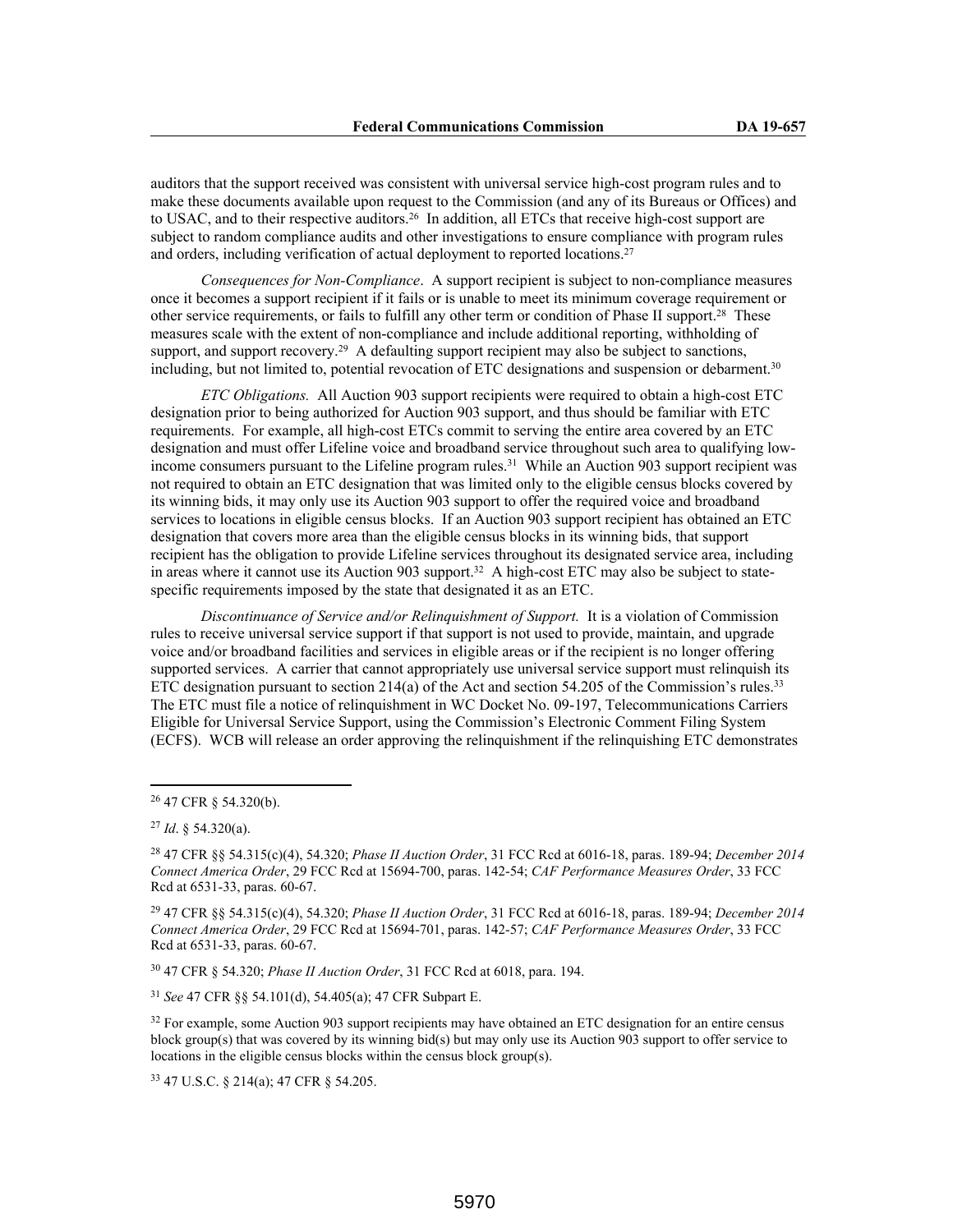that the affected area will continue to be served by at least one ETC.<sup>34</sup> The ETC must then send a copy of its relinquishment notice and a copy of the relinquishment order (within one week of its release) to USAC at hcorders@usac.org. A carrier that intends to discontinue service must first seek authorization to discontinue service under section 63.71 of the Commission's rules.<sup>35</sup>

*Transfers of Control.* ETCs seeking to transfer control of their domestic authorizations to operate pursuant to section 214 of the Communications Act of 1934, as amended, or to engage in the sale of assets under section 214 must first receive approval from the Commission in accordance with sections 63.03 and 63.04 of the Commission's rules governing the procedures for domestic transfer of control/asset applications.<sup>36</sup> Transfers of control and assignments of international section 214 authorizations are separately subject to section 63.24 of the Commission's rules.<sup>37</sup> More information is available on the Commission's website at http://www.fcc.gov/general/transfer-control.

*Price Cap Carrier Obligations.* Price cap carriers that serve the census blocks where an Auction 903 long-form applicant that is not the incumbent price cap carrier has been authorized to receive support will no longer have a federal high-cost ETC obligation to continue to offer voice service in those census blocks pursuant to the forbearance granted in the *December 2014 Connect America Order*. 38

*Transitioning Legacy Support*. WCB will soon update the list of census blocks where incumbent price cap carriers will continue to receive legacy support by removing the eligible census blocks that are covered by the winning bids in Attachment A.<sup>39</sup> Incumbent price cap carriers will no longer receive legacy support in the eligible census blocks covered by the winning bids in Attachment A beginning on the first day of the next month.<sup>40</sup>

<sup>35</sup> 47 CFR § 63.71.

<sup>36</sup> 47 U.S.C. § 214; 47 CFR §§ 63.03, 63.04.

<sup>37</sup> 47 CFR § 63.24.

<sup>38</sup> In the first month that support is disbursed to an authorized Auction 903 support recipient that is not the incumbent price cap carrier, the incumbent price cap carrier will be immediately relieved of its federal high-cost ETC obligation to offer voice telephony in those specific census blocks. *December 2014 Connect America Fund Order*, 29 FCC Rcd at 15663–71, paras. 50–70; see also 47 CFR § 54.201(d)(3). We will remove these census blocks from the list of census blocks where price cap carriers continue to have the federal high-cost ETC obligation to provide voice service. The "List of Census Blocks Subject to Federal High-Cost Voice Obligations" is available at https://www.fcc.gov/encyclopedia/price-cap-resources.

<sup>39</sup> Incumbent price cap carriers were also given the option of declining legacy support in each state that they serve. *See Wireline Competition Bureau Announces Universal Service Support Amounts Offered to Price Cap Carriers and Fixed Competitive Eligible Telecommunications Carriers after Authorization of Connect America Phase II Auction Support*, WC Docket No. 10-90, Public Notice, DA 19-174 (WCB Mar. 12, 2019).

<sup>40</sup> *Connect America Fund*, WC Docket No. 10-90, Report and Order, FCC 19-8, at 5-6, paras. 14-15 (Feb. 15, 2019) (stating that price cap carriers will no longer receive legacy support for the census blocks where Auction 903 support is authorized beginning on the first day of the month after the Auction 903 support is authorized for those census blocks). Previous versions of the report erroneously showed Frontier Communications' CAF Phase I frozen support in Florida allocated across census blocks from both its SACs in the state—including the SAC where it was receiving that frozen support (SAC 210328) and the SAC where it receives CAF Phase II model-based support in Florida (SAC 210318). Correcting this issue, the updated report will show the allocation of Frontier's frozen support across only the census blocks where it was receiving frozen support, in SAC 210328. We direct USAC to adjust Frontier's transition payments accordingly.

<sup>34</sup> 47 U.S.C. § 214(e)(4).